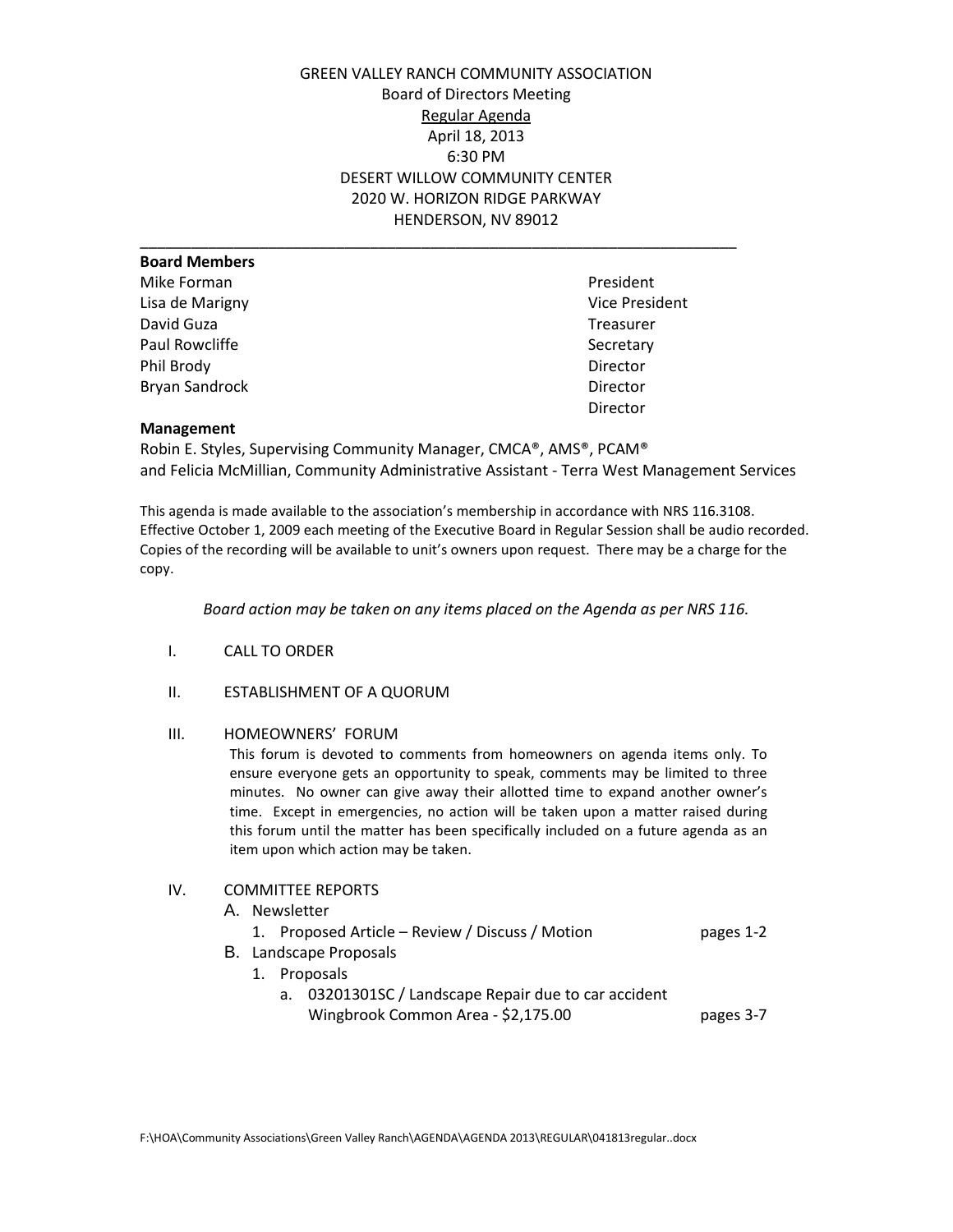Green Valley Ranch Community Association Regular Agenda April 18, 2013 Page 2

- C. Architectural
- D. Social
- E. Safety & Security
- F. Government Relations
- G. Ad hoc Finance Committee Report
- V. CONSENT AGENDA ITEMS

Unless an item is pulled for discussion, the Board of Directors will take action on all consent agenda items with one motion, accepting the recommendations as stated on the agenda item. To pull an item for discussion, please notify the Board President before action is taken on the consent agenda items.

|       | A. Approval of Minutes - March 21, 2013<br>B. 2013 Approved Landscape Proposals Report<br>C. Acceptance of financials - February 2013<br>D. Next Meeting - May 16, 2013<br>E. Priority List and Annual Calendar                                                                       | pages 8-15<br>page 16<br>pages 17-30<br>pages 31-32 |  |  |  |  |
|-------|---------------------------------------------------------------------------------------------------------------------------------------------------------------------------------------------------------------------------------------------------------------------------------------|-----------------------------------------------------|--|--|--|--|
| VI.   | <b>FINANCIAL REVIEW</b><br>A. Treasurer's Report - Verbal report by David Guza                                                                                                                                                                                                        |                                                     |  |  |  |  |
| VII.  | HOMEOWNER LETTERS / REQUESTS<br>A. Request for Replacement of Trees<br>B. Request for Trimming Tree                                                                                                                                                                                   | page 33<br>page 34                                  |  |  |  |  |
| VIII. | UNFINISHED BUSINESS<br>A. Association's Operating Fund - Status on CPA request<br>regarding working capital<br>B. Complex Solutions, LTD. - Level 2 Reserve Study Bid Proposal<br>- Possible approval<br>C. GVRCA Arc Matters - Review and discussion regarding portable<br>structure | pages 35-49<br>pages 50-54                          |  |  |  |  |
|       | D. MK House Consulting / Wall and Sidewalk Repairs<br>Project #9917 / Retaining Wall Repairs / Benji and<br>1.<br>Sunset Crossing - \$898.00                                                                                                                                          | pages 55-64                                         |  |  |  |  |
| IX.   | <b>NEW BUSINESS</b>                                                                                                                                                                                                                                                                   |                                                     |  |  |  |  |
|       | A. Funding for Social Committee T-Shirts and Hats - Possible<br>approval                                                                                                                                                                                                              |                                                     |  |  |  |  |
|       | B. Discuss / review e-mail lists regarding homeowner<br>confidentiality being violated and misrepresentation of<br>authority under NAC by certain unit owner                                                                                                                          |                                                     |  |  |  |  |
|       | C. Ad hoc Finance Committee Charter - Discuss / Review /<br>Possible motion for revision or replacement                                                                                                                                                                               | pages 65-66                                         |  |  |  |  |
|       | D. Ad hoc Finance Committee Chair - Discuss / Review for<br>possible motion for appointment                                                                                                                                                                                           |                                                     |  |  |  |  |